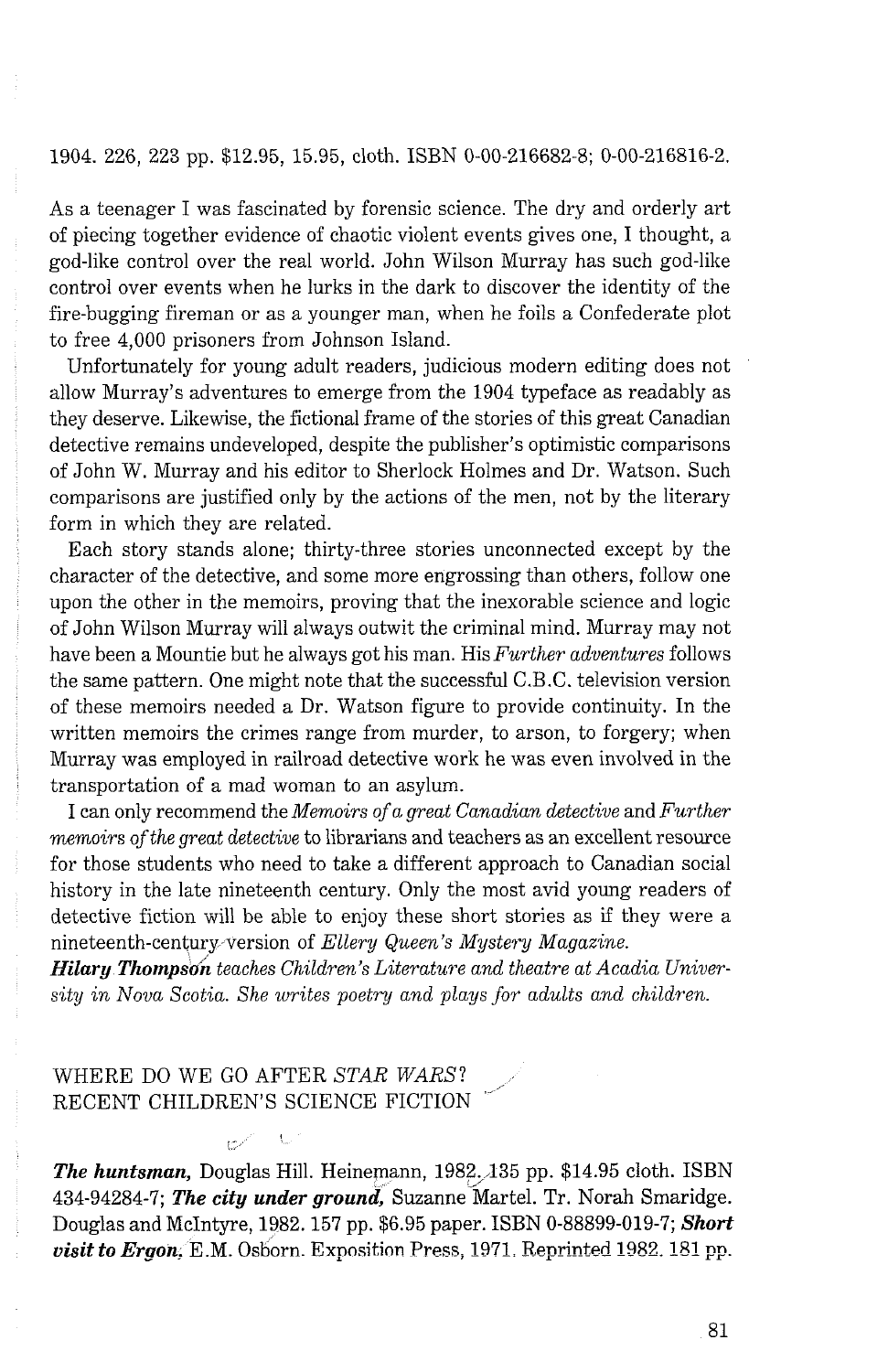\$8.50 cloth. ISBN 0-682-49873-4; *Atomic archers target: terror*, D. Harold Turner. Illus. John Walter. Peguis Publishers, 1983; 85 pp. \$6.95 paper. ISBN 0-919566-93-6; **Billy** *and the bubbleshaj,* Elwy Yost. Scholastic-TAB, 1982. 164 pp. \$1.95 paper. ISBN 0-590-71093-1.

 $\overline{\mathscr{L}}$ 

One of the biggest problems facing the writer of children's science fiction today is that he or she has to compete, not just with other writers, but also with the cinema. George Lucas's *Star Wars* trilogy, not to mention its numerous hightechnology imitators, has captured an audience far larger than any children's writer can command  $-$  and one of the unfortunate (so far as writers are concerned) side-effects of this popularity is that children now *know* what the future looks like. They have *seen* it (probably several times), touched it (in the shape of the innumerable spin-off toys and models), played with it. It seems as real as anything else in their environment, and it is almost impossible for anyone working with mere words to produce anything so concretely convincing as an Imperial Death-Star, so satisfactorily frightening as a Darth Vader, so stirring as the spectacle of Ewoks battling startroopers with all the limited resources of stone-age military technology. It is hard, in other words, for a man or woman armed only with a typewriter to compete with thirty-or-so million dollars' worth of state-of-the-art special effects.

What role, then, if any, is left for the writer of children's science fiction? If it is impossible to match the sheer spectacle that the cinema can provide, is there anything the writer can offer which the cinematic blockbusters do not? Believable characterization and credible dialogue are two things which immediately suggest themselves: it should not be too-difficult, surely, to portray relationships less mawkish than the Luke/Han Solo/Princess Leia triangle, or to provide conversations which go beyond the "am I pleased to see you, old buddy" shorthand which passes for communication in the Lucas trilogy. Similarly, one would imagine it might be feasible to offer something more by way of narrative interest than the storyline of *Star Wars* and its sequels provide - which is little more than cops-and-robbers or cowboys-and-Indians in futuristic dress.

Of the books under review, however, four at least would appear to fit into narrative categories no less well-tried. Both Elwy Yost and E.M. Osborn offer versions of the earthling-visits-alien-planet tale, while Suzanne Martel and Douglas Hill provide variations on the post-holocaust theme, with Ms. Martel depicting a subterranean civilization that has grown up since the war, and Mr. Hill a world reduced to barbarism and ruled by callous aliens, rather in the manner of Ursula LeGuin's *City of illusions.* Even *D.* Harold Turner's *Atomic archers target: terror,* with its duel between juvenile archers and terrorist mercenaries, is essentially a reworking of the old story, where wilderness-wise<br>kids take on clumsier adults in the wild — a story which goes back to Arthur Ransome and beyond.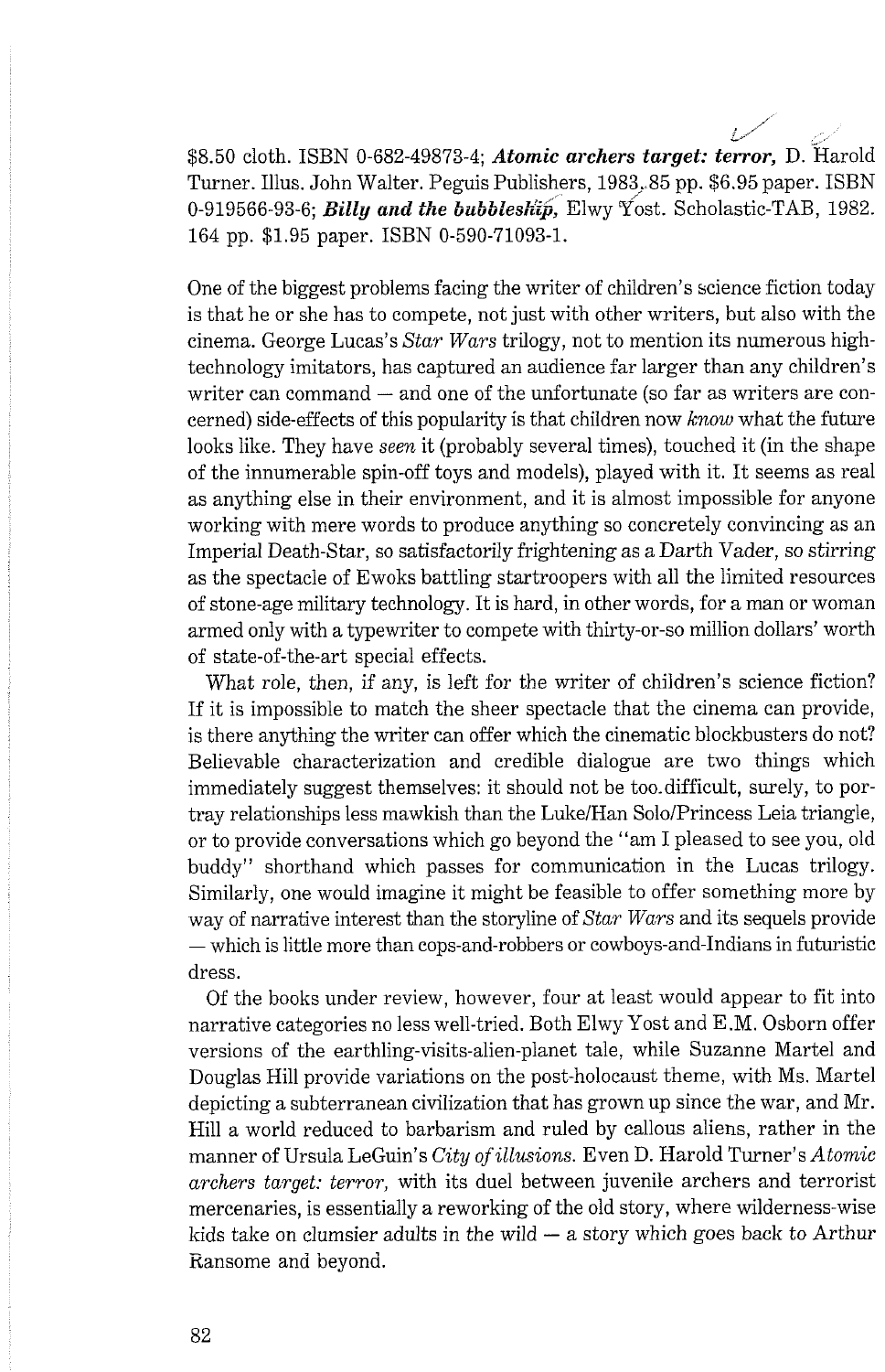Not that there is anything wrong with well-tried narrative formulae, of course: the real test is whether or not the writer succeeds in making them come alive. By these standards, *Atomic archers* is only sporadically successful. There is a genuine fascination in the descriptions of the hunting and survival techniques which have been mastered by the children of the staff at Canada's top-secret nuclear fusion station in Manitoba, and which are put to good use when they take to the woods after the station is seized by right-wing mercenaries. The mercenaries themselves, though, are rather less believable: they are simply *too* incompetent, falling into every trap the children set for them. The story is also marred by its ponderous attempts at humour: one of the children loves long words, and speaks like a rather indifferently observed parody of a sociology lecturer. ("Categorically speaking, sir," he began, "at the point of time which Victor has just postulated, Ted and I will make an ambulatory corroboration of the nimrods' proficiency . . .") This, together with some shameless plugs for nuclear fusion as the energy technology of the future, tends to get in the way of the overall narrative flow. Nor are matters improved by the ending  $-$  a farcically protracted version of the familiar "I've got you covered"  $-$ "That's what you think" situation. (Kids spy on mercenaries; mercenaries surprise kids; more kids surprise mercenaries; still more mercenaries surprise kids; friendly Indians surprise mercenaries  $-$  one wonders why it should stop there: why not another layer of mercenaries, who are in their turn surprised by Eskimos? It could go on for ever.)

Woodcraft is also pitted against advanced technology in Douglas Hill's *The huntsman,* where Finn Ferral, discovered in the wilderness as a baby, uses his almost supernatural knowledge of the wilds to track down his foster-father and sister after they have been seized by the aliens, who carry them off to work in their slave camps. Here, however, the conflict is more real: Finn is more formidable, the aliens far more dangerous than is the case with the opposing sides in *Atomic archers.* Finn also acquires an impressive ally in the shape of Baer  $-$  part man, part bear  $-$  who aids him in his quest for his lost family, and also exacts some exceedingly satisfying vengeance on the aliens. The opposition between the "natural" skills of Finn and the unnatural scientific experiments of the aliens suffers somewhat when it transpires that Finn himself is the product of one of those experiments, but this does not detract from the real excitement of the action scenes - in particular Finn and Baer's assault on an alien stronghold, guarded by the "Bloodkin," who are the bestial products of the aliens' genetic manipulation. The least satisfactory aspect of the novel is its conclusion, which is left rather crudely open-ended, in obvious preparation for a sequel (which has duly appeared since).

Suzanne Martel's *The city under ground* offers a very different picture of the world after a nuclear war. Her subterranean civilization, which has evolved beneath the remains of Montreal, combines various standard futuristic features  $-$  food and drink pills, synthetic hormone treatments, advanced communication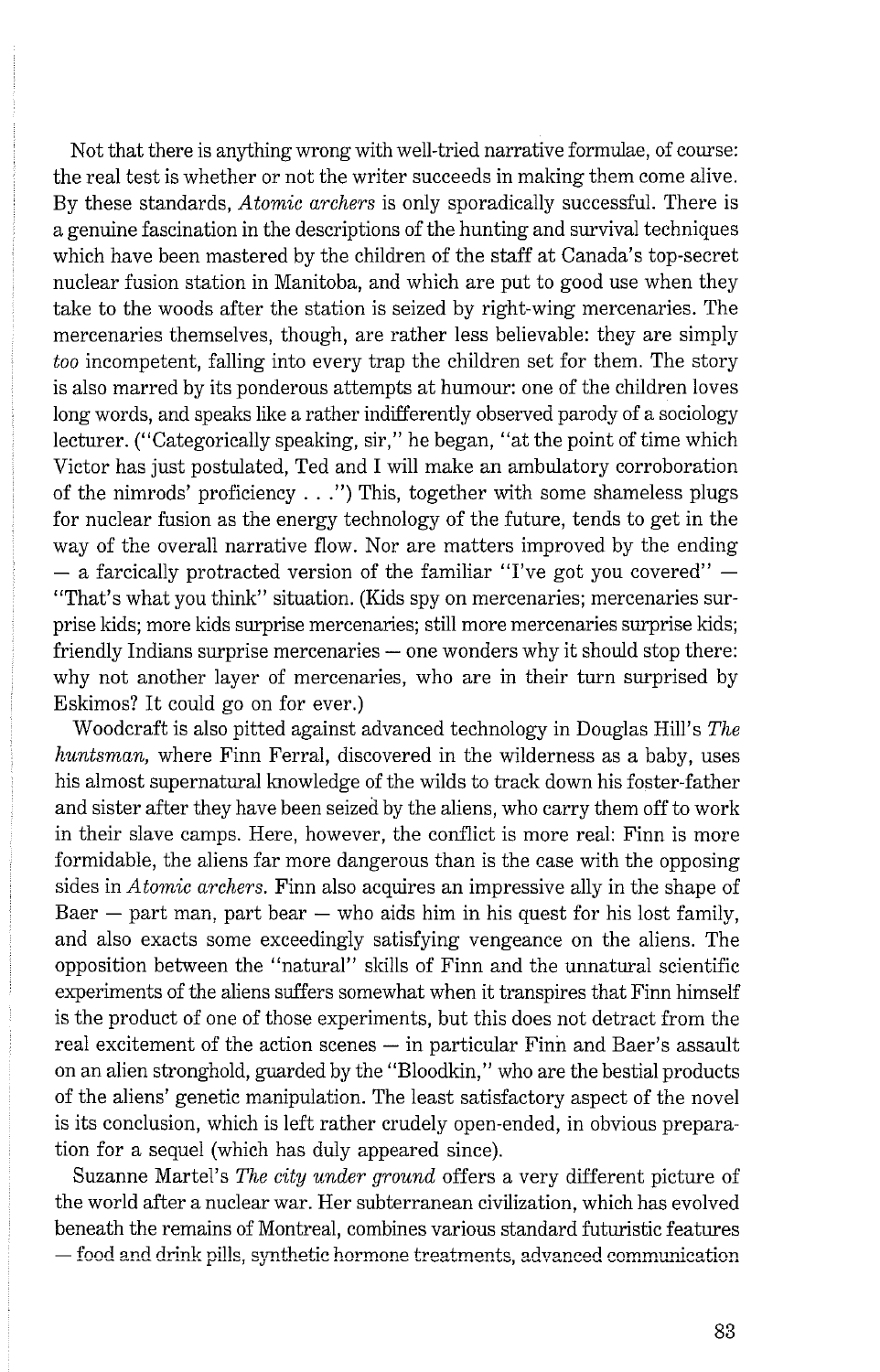devices  $-$  with the moral atmosphere of an old-fashioned lycée. Her heroes are clean-limbed young boys who work, exercise, and engage in adventures that never go too far beyond the bounds of duty laid down by the adult hierarchy. (The lure of becoming a "first-class citizen" is too great.) The odd thing is that the author actually appears to approve of her artificial world: there is, of course, another society, living in the now safe open air above them, leading a more primitive, natural existence, but their discovery is not shown as offering an escape to freedom from the enclosed, sterile world below, as is most often the case in stories of this kind. Instead, it turns out that the subterranean civilization is able to bring untold advantages to its more primitive neighbours  $-$  in particular the "Upsilon rays" which cure all illnesses, and hence prove handy in dealing with the contagious diseases to which people on the surface are still subject. (This unfashionable predilection for technology over nature is perhaps a reflection of the novel's date of composition: it was first published in 1963.)

So much for life on post-holocaust earth, then  $-$  what of other worlds? E.M. Osborn's alien planet, Ergon, is a Utopia, whose citizens, in the intervals between consuming that well-known alien delicacy, coffee and danish pastry, discourse ponderously about Truth, the Life-Force, and other weighty concepts. They also live for several hundred years  $-$  or maybe it just seems that way, given the way they talk. The grinding didacticism of the whole (we also learn that monogamy is good, and that drugs are bad) is scarcely relieved by the character of the narrator, a U.S. astronaut who ends up on Ergon after having "missed Mars," and who is given to beginning chapters with irritating attempts at colloquialism such as: "What ja know? Seems Astra is Dirke's girl friend. He sure knows how to pick 'em." Which unfortunately doesn't make passages such as the following, however admirable the sentiments expressed, read any more like credible fiction:

It is necessary for us to provide that generations yet unborn have freedom and economic opportunity. At the rate land and natural resources are alienated and monopolized, in a hundred years or so, half the population of the United States will be little more than peons, having only their skills to sell, and no right to a single inch of land on which to live, except by courtesy of some corporation. At first, exploitation poses as benevolent, but paternalism is never the equal of freedom. Since all men are potentially equal, what basis has any person or corporation to claim the right to control the sources of wealth, which actually belong to every child born into the world.

## What ja know?

Which brings us to Elwy Yost's *Billy and the bubbleship*, by far the most original and successful of the novels reviewed. Aimed at a slightly younger audience, it owes much of its success to the author's capacity to *identify* with the way children think. Its starting point is a truly childish — in the best sense the way children think. Its starting point is a truly childish  $-$  in the best sense of the word  $-$  fantasy, the product of the kind of speculation at which children